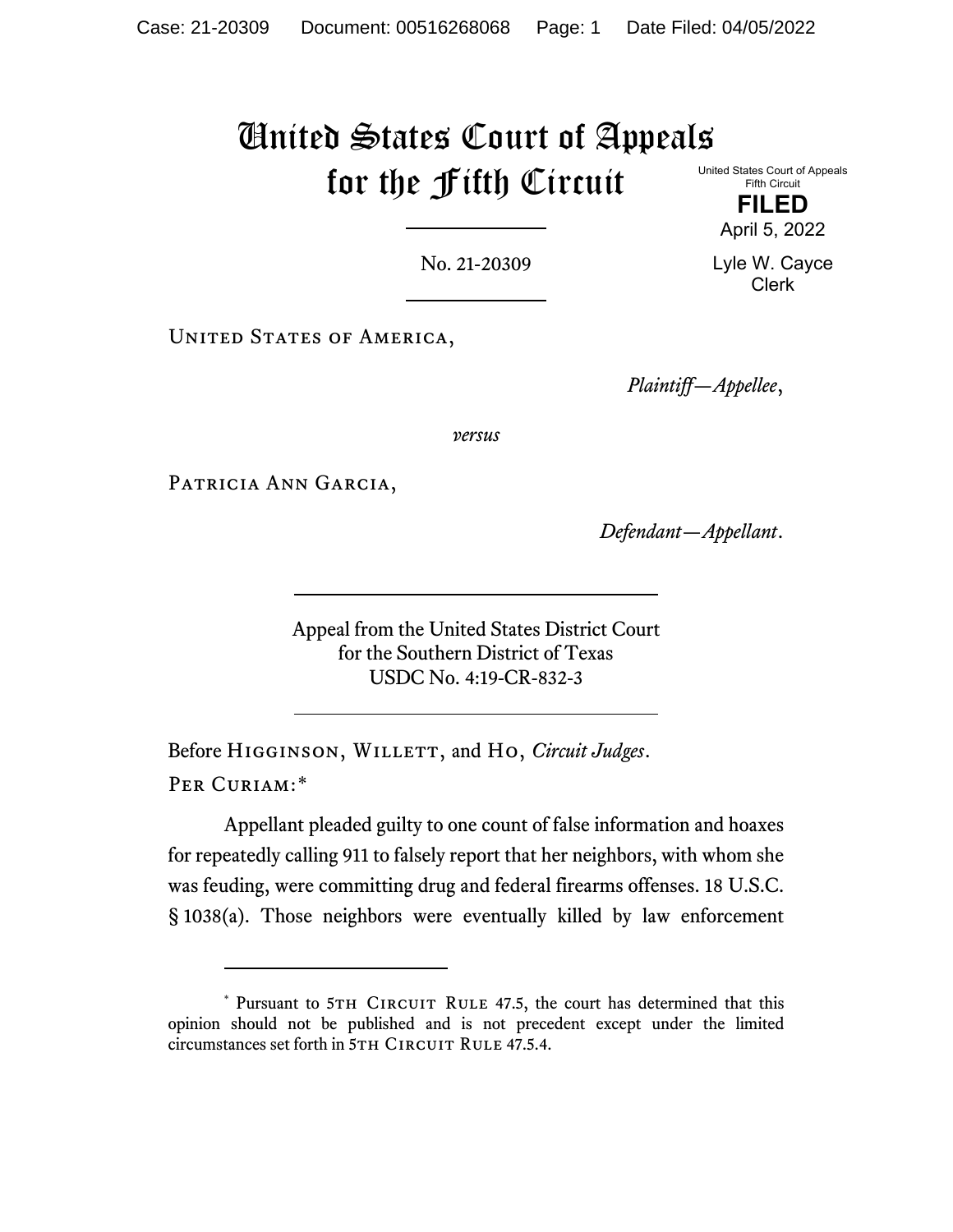## No. 21-20309

executing a "no-knock" warrant connected with (but executed weeks after) Appellant's false reports. On motion by the United States, the district court imposed an above-Guidelines sentence of imprisonment for forty months. Appellant now challenges the substantive reasonableness of that sentence, to which she objected, claiming the district court (1) gave significant weight to an irrelevant or improper factor, and (2) incorrectly balanced the proper sentencing factors. We disagree and AFFIRM.

This court reviews the reasonableness of a sentence for an abuse of discretion. *Gall v. United States*, 552 U.S. 38, 51 (2007). Review of an above-Guidelines sentence for substantive reasonableness is "highly deferential, because the sentencing court is in a better position to find facts and judge their import under the § 3553(a) factors." *United States v. Fraga*, 704 F.3d 432, 439 (5th Cir. 2013) (quoting *United States v. Hernandez*, 633 F.3d 370, 375 (5th Cir. 2011)); *accord Gall*, 552 U.S. at 51 ("The fact that the appellate court might reasonably have concluded that a different sentence was appropriate is insufficient to justify reversal of the district court."). Indeed, "[e]ven a significant variance from the Guidelines does not constitute an abuse of discretion if it is 'commensurate with the individualized, casespecific reasons provided by the district court.'" *United States v. Diehl*, 775 F.3d 714, 724 (5th Cir. 2015)(quoting *United States v. McElwee*, 646 F.3d 328, 338 (5th Cir. 2011)).

Two points make clear that we are not faced with a substantively unreasonable sentence. First, the district court did not consider either an irrelevant or improper factor. Courts are expected to consider "the nature and circumstances of the offense," as well as the need for the sentence to "reflect the seriousness of the offense," "promote respect for the law," and "provide just punishment." 18 U.S.C. § 3553(a). That is precisely what the district court did. There is no dispute that Appellant repeatedly and falsely told law enforcement that her neighbors were drug dealers, that they were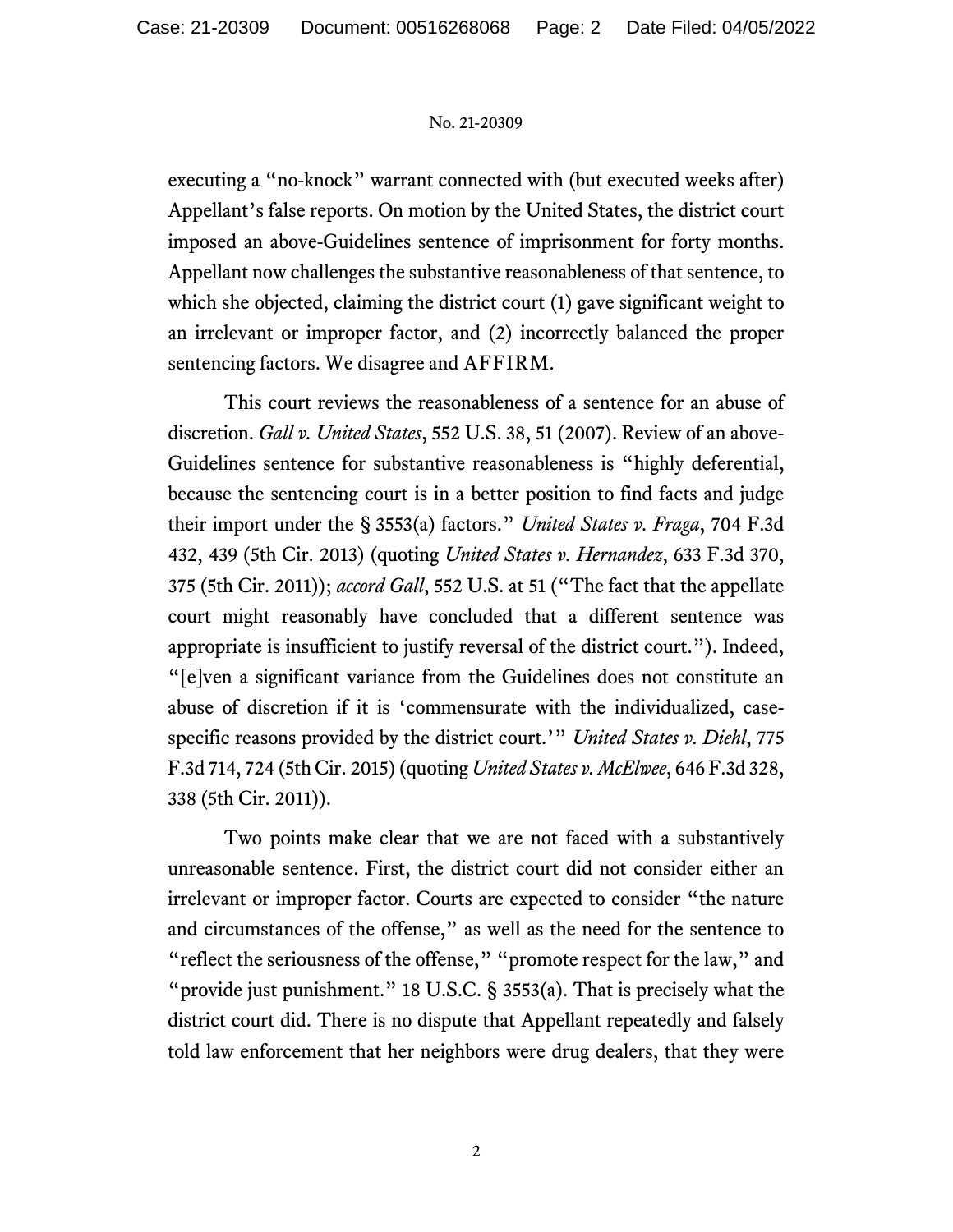## No. 21-20309

using drugs, that they had "machine guns," and that there was a hostage situation involving Appellant's fictional daughter. Mindful of this, the district court concluded that Appellant's offense was not "thoughtless" but rather a "callous," "sophisticated attempt to use 911 as a weapon." No reading of the record can support Appellant's apparent belief that her sentence rested upon unwarranted "conjecture" about what she "intended," and the district court made clear that it was not considering the eventual death of her neighbors. Instead, the district court correctly focused on the obvious: Appellant *tried* to create an armed standoff between her neighbors and law enforcement on the evening she made her false reports. Under no circumstance could this reasonably be characterized as irrelevant or improper. *Cf., e.g.*, *United States v. Roush*, 466 F.3d 380, 389 (5th Cir. 2006) (vacating sentence where district court justified below-Guidelines deviation on an irrelevant consideration).

Neither does *United States v. Mathes*, 759 F. App'x 205 (5th Cir. 2018), bear the weight of Appellant's reading. There, the district court erroneously predicated an upward variance on the belief that the appellant benefitted at sentencing from the dismissal of a firearm charge. *Mathes*, 759 F. App'x at 210. Not only was this wrong as a matter of fact, but there could be no legitimate claim that dismissal based on innocence provides a reasonable basis for an upward variance under 18 U.S.C. § 3553(a). *Id.* This is a vastly different case.

Second, we see no abuse of discretion in the district court's balance of the sentencing factors. Beyond the nature and circumstances of the offense, the district court noted Appellant's progressively escalating criminal